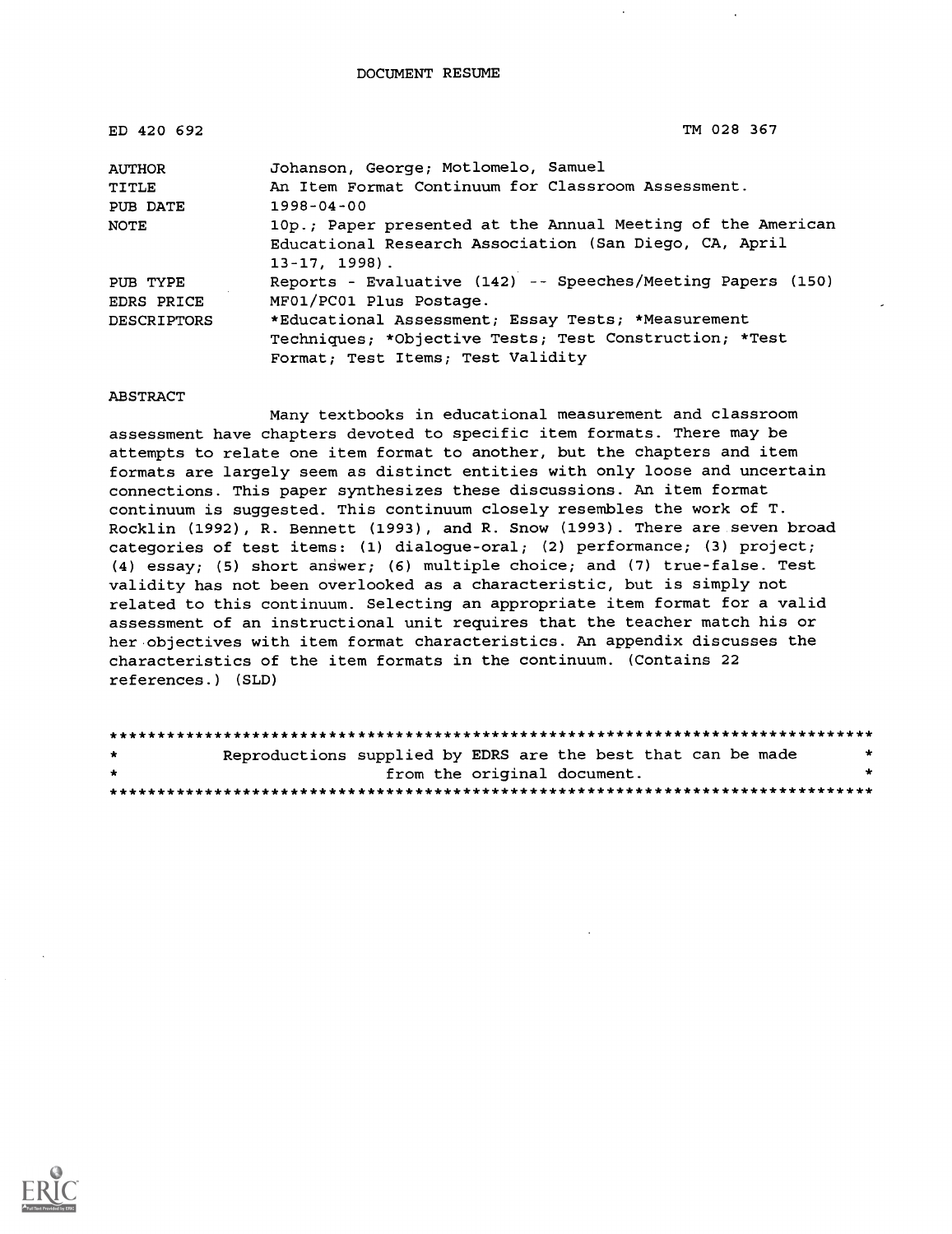## An Item Format Continuum for Classroom Assessment

PERMISSION TO REPRODUCE AND DISSEMINATE THIS MATERIAL HAS BEEN GRANTED BY George Tobansom

TO THE EDUCATIONAL RESOURCES INFORMATION CENTER (ERIC)

(44

i

George Johanson and Samuel Motlomelo College of Education Ohio University

A Paper Presented at the 1998 Annual Meeting of the American Educational Research Association, San Diego, CA

U.S. DEPARTMENT OF EDUCATION Office of Educational Research and Improvement EDUJeATIONAL RESOURCES INFORMATION

CENTER (ERIC) This document has been reproduced as received from the person or organization originating it.

D Minor changes have been made to<br>improve reproduction quality.

Points of view or opinions stated in this<br>document do not necessarily represent official OERI position or policy.

<u>on s</u>  $\frac{1}{20}$  attempts on the part of the author(s) to relate some of the characteristics of one format to another, but the chapters and the item formats, are largely seen as distinct entities with only loose Many textbooks in educational measurement and classroom assessment have chapters devoted to specific item formats. That is, it is not uncommon to find a chapter concerning, say, the essay format. In such a chapter, the strengths and weaknesses of the particular format are often noted along with guidelines for the construction and use of such items. There may be and uncertain connections. We propose a synthesis of these chapters.

A number of authors have presented schemes for use in viewing and comparing the various item formats used in classroom assessment today (Bennett, 1993; Snow, 1993). In this paper, we suggest a similar item format continuum and, most importantly, discuss some of the characteristics of this continuum (see Appendix: Characteristics of the Continuum). The related literature surrounding these characteristics will also be briefly discussed. Our greater purposes are to first point out most clearly that every item format has strengths and weaknesses and that these are sometimes, happily, complementary; there is simply no single item format that is superior for all educational or classroom purposes on all occasions at all levels with all students. Second, a broader recognition of these item format characteristics may serve to govern at least the amplitude of the swings of the educational assessment pendulum. Third, the item format continuum we propose may provide a useful and integrating instructional device for those who teach and learn about educational assessment.

#### Item Format Continua in the Recent Literature

Rocklin (1992) did a multidimensional scaling of college student perceptions of similarity between pairs of (8) test item formats. The first dimension of the two dimensional MDS solution had the essay format to the left of the short-answer format which was, in turn, left of the multiplechoice format. The true-false item format was to the far right on this first dimension which was interpreted, in part, as separating supply-type items from selection-type items.

Bennett (1993) presented a scheme for categorizing item types in which the "organization reflects a hypothetical gradation in the constraint exerted on the nature and extent of the response" (p. 2). That is, the framework reflects the extent of the (student) construction of the response. The item format with the least construction is at the top and that with the most (but not necessarily most complex) construction is at the bottom of the following list:

- Multiple choice (choose the correct response from a small number of options)
	- Selection/identification (choosing from a large number of options)
- **C**<br>**E** Sub Reordering/rearrangement (choosing an arrangement--- perhaps a logical ordering)
	- Substitution/correction (replacement is the task, not choice)



1%-

ကု $\sim$ CO DI CONTRA CONTRA CONTRA CONTRA CONTRA CONTRA CONTRA CONTRA CONTRA CONTRA CONTRA CONTRA CONTRA CONTRA CONTRA

2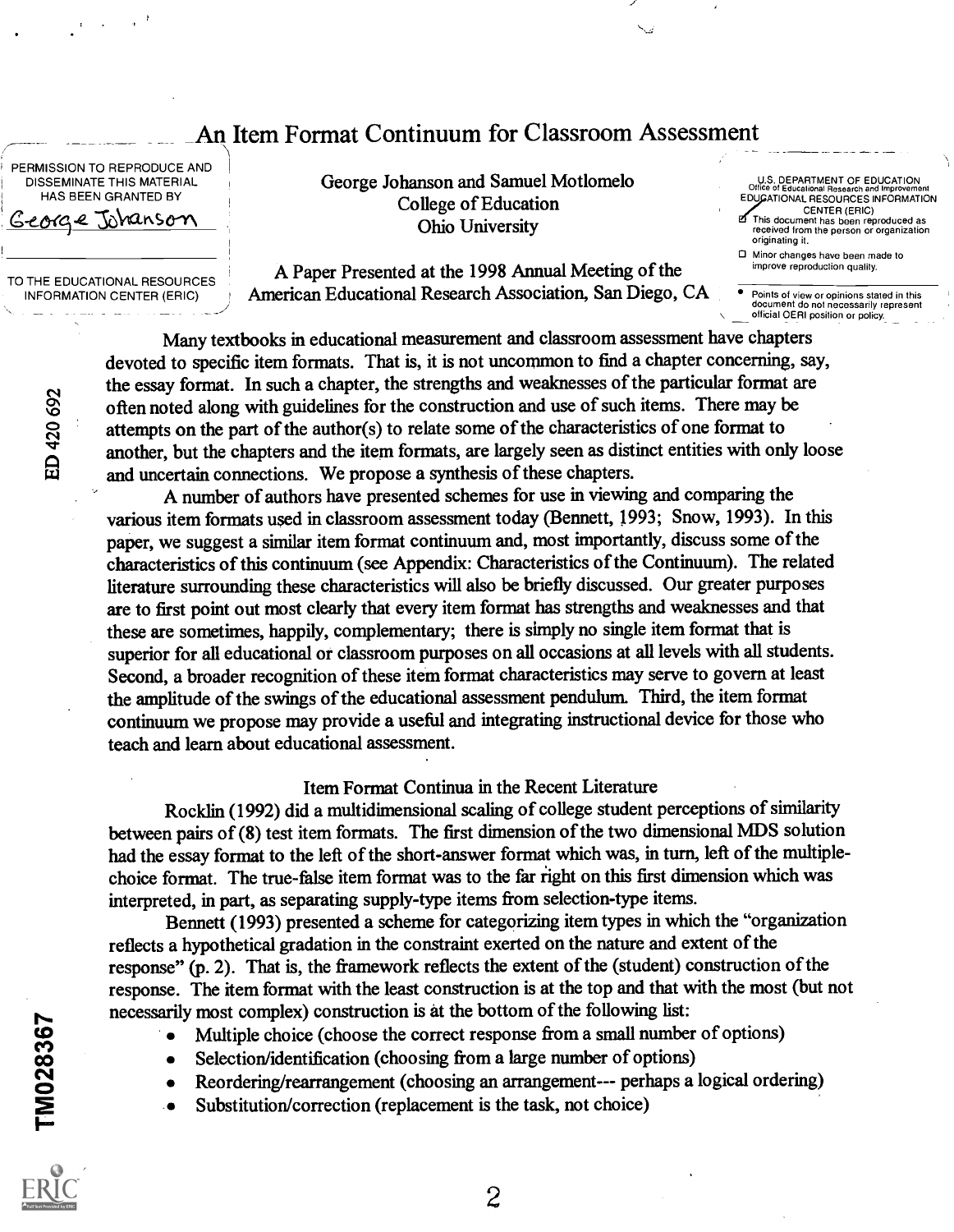An Item Format Continuum for Classroom Assessment, page 2 of 4 G. Johanson & S. Motlomelo, AERA, 1998

- Completion (a specific stimulus to supply a response, e.g., fill-in-the-blank)
- Construction (the construction of a complete response, e.g., an essay test item)
- Presentation (physical presentation or performance)

Note the similarity between the first dimension of Rocklin's (1992) similarity scaling (derived from student ratings) of item formats and Bennett's (1993) scheme which is based on the extent of student response construction.

Snow (1993) also presented a continuum of eight constructed-response test formats ranging from least response construction at the top to most at the bottom (p. 48):

- Multiple choice
- Multiple choice with intervening construction
- Simple completion/cloze procedure
- Short answer essay/complex completion
- 
- Problem exercise<br>• Teach-back procedure
- Long essay/demonstration/project
- Collection of above over time, portfolios, and so on

This is similar to the preceding structures.

### The Proposed Item Format Continuum

Our suggestion for an item format continuum closely resembles the efforts previously discussed. We have also not attempted to include all possible item formats, but have selected those we consider most often used and those most useful for our purposes. The proposed continuum includes seven broad categories of test item format and is illustrated in Figure 1.

#### <insert Figure 1. about here>

Missing item formats such as the mathematical problem format, portfolios, matching items, the doze format, multiple-true-false items, alternate choice items, and so on may be located, at least approximately (and not without debate) along the continuum once the continuum characteristics are observed. More generally, note that we also do not discuss some of the broader, yet related formatting issues such as computer administration of test items, computer simulations, computer adaptive testing, testlets, and other topics.

Characteristics of the continuum of item formats are discussed briefly in the appendix and are listed in Figure 2.

<insert Figure 2. about here>

#### **Discussion**

The first two purposes for our work are somewhat similar and reflect our belief that diversity of method in educational assessment is desirable. Interestingly, this may be even more important to a teacher who has focused instruction on the highest cognitive skills or the most complex understandings (Feltovich, Spiro, & Coulson, 1993):

For complex material, in both testing and instruction, it seems prudent not to do anything

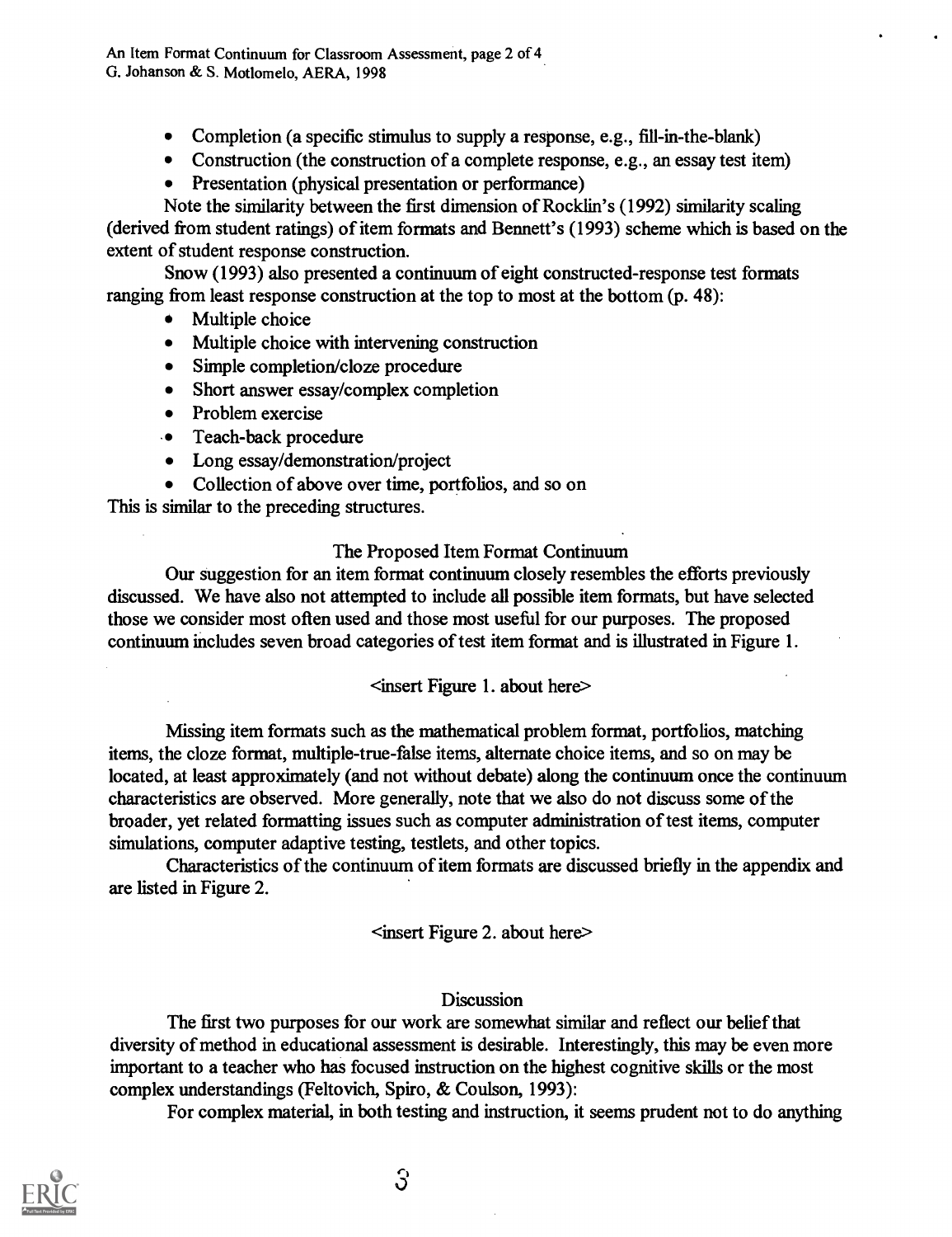one way. Singular approaches are likely to be detrimental because they: (a) do not provide a wide enough "lens" on the numerous aspects of the material to be taught or understood, (b) are likely to miss the interconnectedness of the target material with other related material, and (c) reinforce a misleading orientation toward complex material, by suggesting that it is simpler than it really is. (p. 210)

An analogy often used in courses in methods of teaching and educational measurement is the importance of a teacher having a variety of 'tools' in his or her instructional and assessment toolkits. While most textbooks discuss different item formats, many do this in very separate chapters without an integrating discussion of substance. Students in such courses may have an opportunity to learn many of the measurement properties only within particular formats. As a consequence, students may also be less aware of the interrelationships among item formats and feel less inclined towards a desired level of diversity of method. This brings us to our third purpose.

Item format characteristic lists tend to invite reader contributions and debate. Such debate is highly desirable in an instructional setting for learning about classroom assessment. It can even be instructive to note characteristics that do not fit well within the proposed item format continuum. Our perspective (and perhaps one of our main points overall) is simply that test validity, conspicuous by its absence from the list of characteristics, was not overlooked as a characteristic, but is simply not related to this continuum. A valid classroom assessment must accurately reflect the objectives of instruction and evaluation and these will likely vary both within and among units of instruction. In short, selecting an appropriate item format for a valid assessment of an instructional unit requires that the teacher match his or her objectives with item format characteristics.

#### References

Bennett, R. E. (1993). On the meanings of constructed response. In R. E. Elliott Bennett & W. C. Ward (Eds.), Construction versus choice in cognitive measurement: Issues in constructed response, performance testing, and portfolio assessment (pp. 1-27). Hillsdale, NJ: Lawrence Erlbaum Associates.

Feltovich, P., Spiro, R., & Coulson, R. (1993). Learning, teaching, and testing for complex conceptual understanding. In N. Frederiksen, R. Mislevy, & I. Bejar (Eds.), Test theory for a new generation of tests (pp. 181-217). Hillsdale, NJ: Erlbaum.

Rocklin, T. (1992). A multidimensional scaling study of college student's perceptions of test item formats. Applied Measurement in Education, 5(2), 123-136.

Snow, R. E. (1993). Construct validity and constructed-response tests. In R. E. Elliott Bennett & W. C. Ward (Eds.), Construction versus choice in cognitive measurement: Issues in constructed response, performance testing, and portfolio assessment (pp. 45-60). Hillsdale, NJ: Lawrence Erlbaum Associates.



 $\mathcal{A}$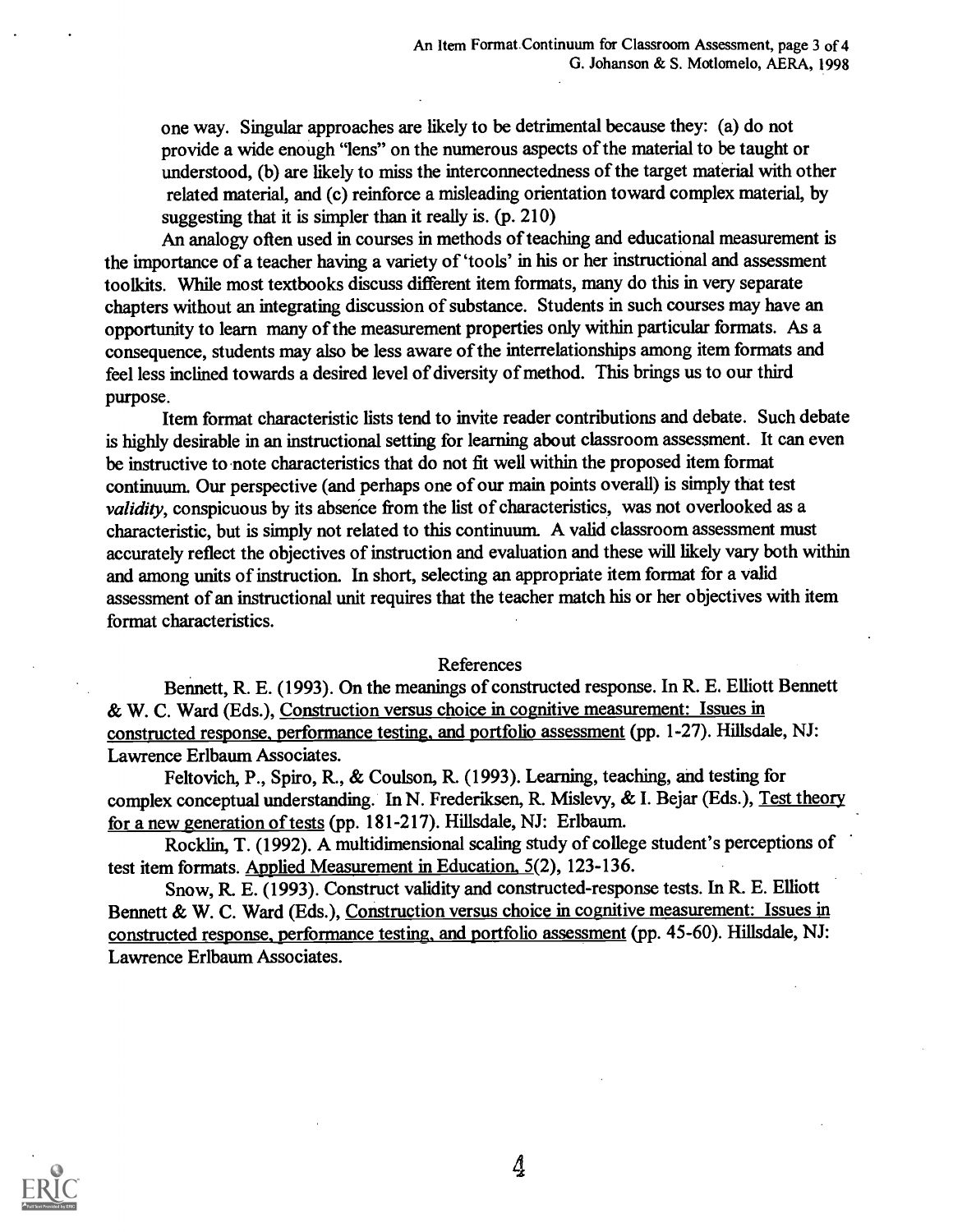|  |  |  | Figure 1. A suggested item format continuum for educational assessment. |  |  |
|--|--|--|-------------------------------------------------------------------------|--|--|
|--|--|--|-------------------------------------------------------------------------|--|--|

| Dialogue-Oral   | Performance  | Project      | Essav    | <b>Short-Answer</b> | Multiple-Choice | True-False     |
|-----------------|--------------|--------------|----------|---------------------|-----------------|----------------|
| from a Socratic | this might   | could be     | brief &  | constructed         | complex M-C     | also alternate |
| Dialogue to an  | well include | both in and  | extended | response such as    | and matching or | choice and     |
| Oral Exam       | portfolios   | out of class | response | fill-in-the-blanks  | multiple T-F    | corrections    |

Figure 2. Selected characteristics of the item format continuum.

| Dialogue-Oral Performance Project Essay Short-Answer Multiple-Choice True-False                               |
|---------------------------------------------------------------------------------------------------------------|
|                                                                                                               |
| Better for higher order cognitive skills------------------------------Better for lower order cognitive skills |
|                                                                                                               |
|                                                                                                               |
|                                                                                                               |
|                                                                                                               |
|                                                                                                               |
|                                                                                                               |
|                                                                                                               |
|                                                                                                               |
|                                                                                                               |
|                                                                                                               |
|                                                                                                               |
| Novel problems or applications on a test---------------------Strict alignment of teaching and testing         |
|                                                                                                               |
| Better suited for small-scale applications----------Suited for large-scale or small-scale applications        |

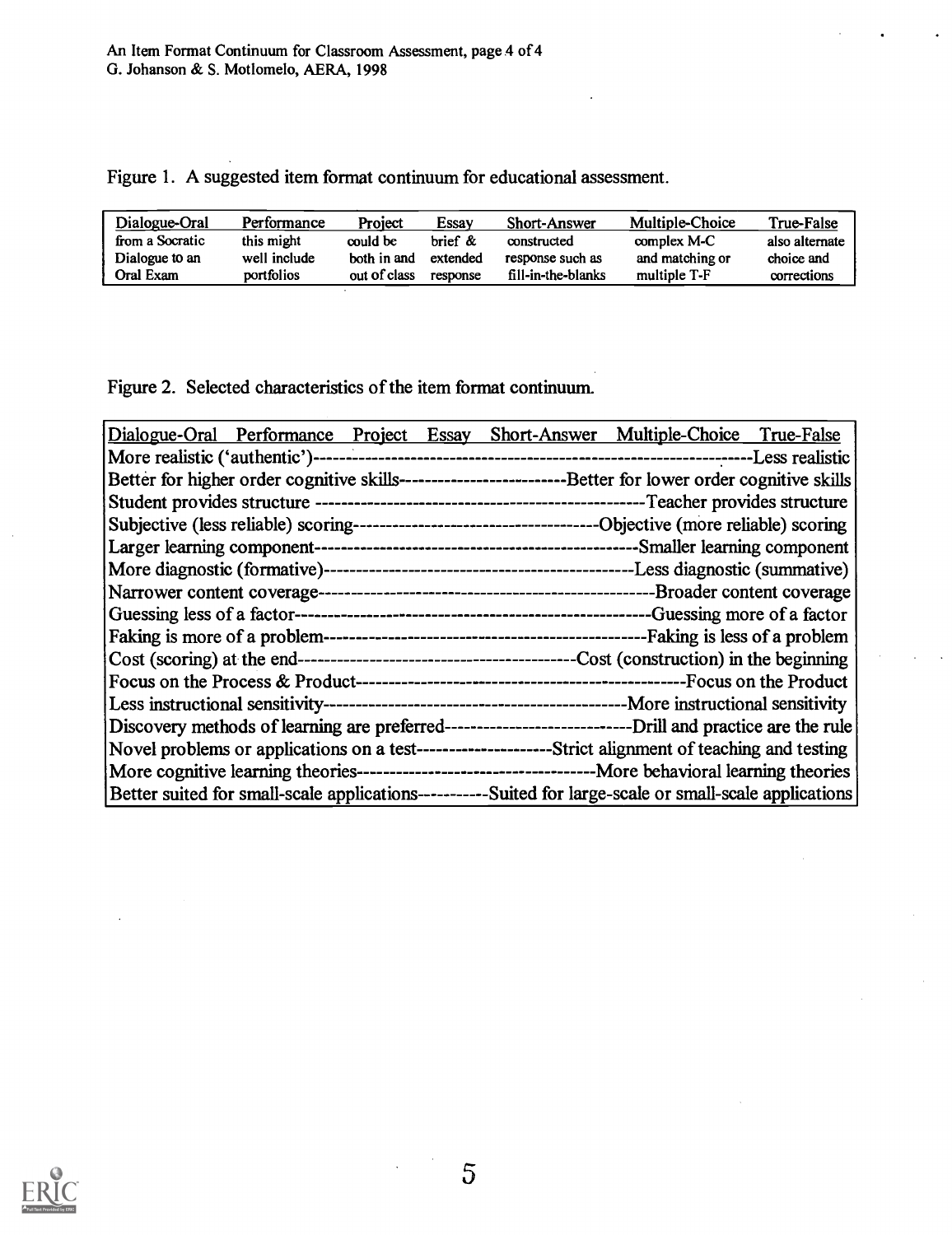#### An Item Format Continuum for Classroom Assessment Appendix: Characteristics of the Continuum

 $\mathcal{N}=\mathcal{N}$ 

The purpose of this appendix is to both briefly discuss the characteristics mentioned in our paper and to identify a small portion of the relevant literature regarding these characteristics. It must be noted that the characteristics we discuss do not form exhaustive list nor is the literature entirely consistent. This appendix is intended more as a point of departure for further discussion than as a definitive destination. A reasonable context for the following comments would be a classroom assessment with a fixed time period of, say, 40 minutes.

Dialogue-Oral Performance Project Essay Short-Answer Multiple-Choice True-False

More realistic Cauthentic) Less realistic

Paper-and-pencil tests in general, and multiple-choice and true-false items in particular, will always be more artificial or less realistic when compared to actual performances or hands-on assessment activities. Boodoo (1993) stated that performance assessments promise authentic and direct appraisals of educational competence. She further suggested that authentic assessments aim to capture a richer array of students' knowledge and skill than is possible with multiple-choice tests. Linn & Gronlund (1995) note that the multiple-choice item may measure whether the student knows or understands what to do when faced with a problem situation, but it cannot determine how the student actually will perform in that situation.

Better for higher order cognitive skills----------------------------Better for lower order cognitive skills

Bracey (1993) noted that teachers reported that multiple-choice questions tend to contain elements that measure trivial and contrived materials. He further notes that multiple-choice emphasizes 'factoids' and tiny well-structured problems. Kon & Martin-Kniep (1992) showed that performance tests offer an important alternative to multiple-choice tests. These authors suggest that by offering a wider range of test formats, students do get an excellent opportunity to show what they know and what they can do. They note that this is particularly true for the assessment of higher-order thinking skills, for which the performance tests seem to be particularly well-suited. In comparing performance tests with objective tests, Oosterhof (1994) points out that performance tests directly measure higher cognitive skills whereas objective tests are not able to measure high order skills directly.

Pollack (1990) argues that free-response offers students an opportunity to show what they can do, rather than what they can recognize. Recognition is a process which may well involve a lesser cognitive skill than recollection. It is often difficult to judge if a student gets a multiplechoice item correct as a result of recall or by merely recognizing the most appropriate choice. Referring to objectively scored item formats, Hanna (1993) writes "...these item types tend to be more useful for measuring examinee command of lower-level learning than for assessing their use of higher mental processes." (p. 135).

When comparing multiple true-false items to multiple-choice items, Downing et al. (1995) state that "Test developers may find that the MCQ (multiple-choice question) remains the most appropriate for measuring the so-called higher levels of the cognitive taxonomy." (p. 195).

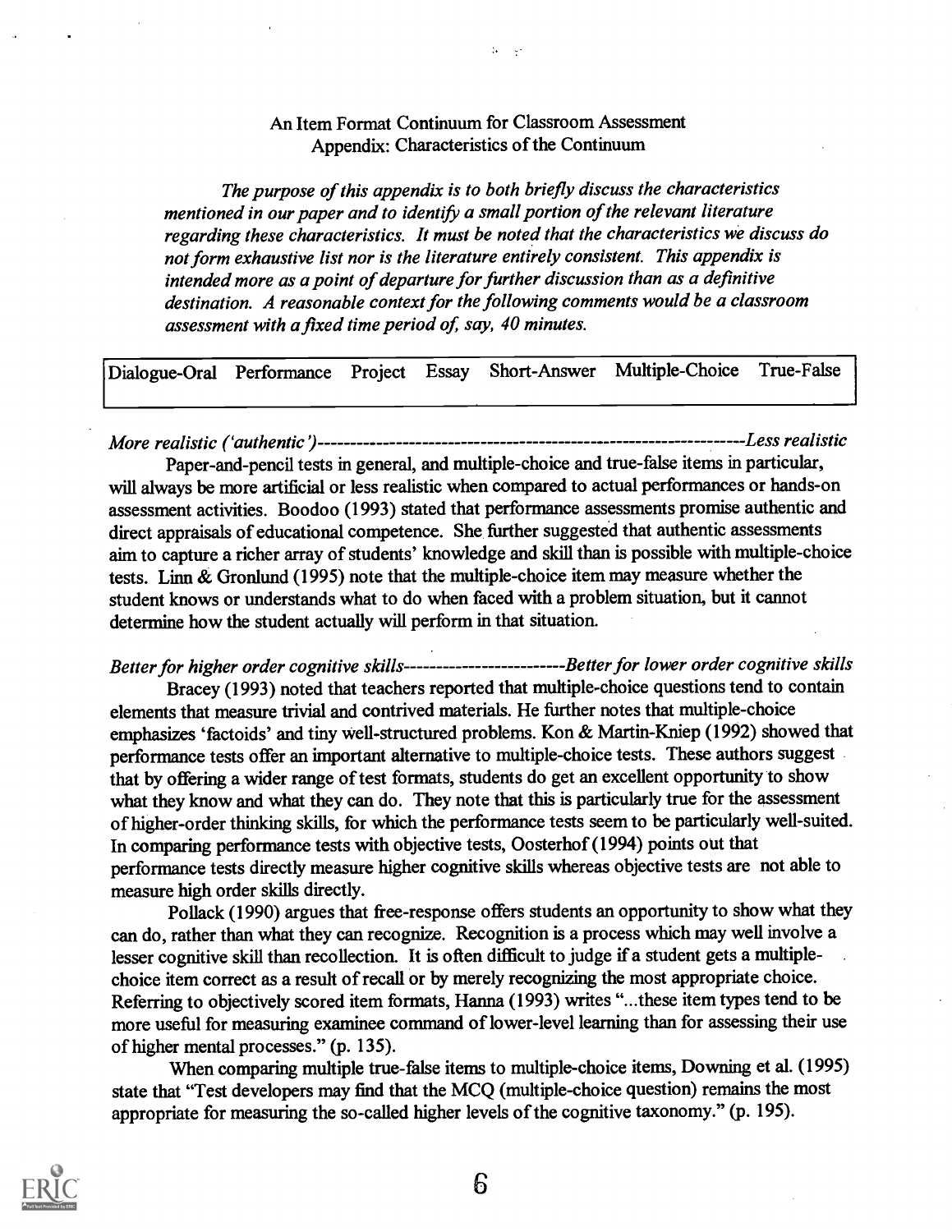Student provides structure Teacher provides structure

In essay, oral, or performance examinations (and most projects and reports) students have both the opportunity and obligation to present their ideas using their own organizational skills or structure. Such activities usually require the preparation of lengthy written responses and the performance of complex skills. On the other hand selected response assessment both allows and requires teachers to provide the structure (Stiggins, 1994). We might note as well that a student is required to be more cognitively active where a task is provided with less structure.

Subjective (less reliable) scoring Objective (more reliable) scoring

Multiple-choice and true-false tests are more consistently scored than performance or essay tests. Hanna (1993) declares simply "Performance measures tend to be much less reliable than objective tests." (p. 249). In particular, given a scoring scheme (typically, a rubric or model for an essay examination, a rating form for a performance or oral assessment, or an answer key for an objective test) the inter-rater reliability will be nearly perfect for only the objective formats. Frary (1985) indicated that scoring errors might be more common in free-response items than in multiple-choice items. Objective items, in fact, are often scored using computers. Essays may have a number of scoring difficulties and, in many cases, even experts may not agree on scoring the examination (Gronlund & Linn, 1990).

Given a fixed testing time, the reliability of objective tests is also enhanced simply by having a greater number of items on the test. Bridgeman & Lewis (1994) note that "Because of measurement error created by subjective scoring and by the relatively narrow coverage of the content domain, essay tests may be substantially less reliable than multiple-choice tests in the general subject area." (p. 37). With respect to oral examinations, Hanna (1993) states "Compared with written essay or objective examinations, oral tests...provide less reliable results." (p. 224).

Larger learning component Smaller learning component Performance oriented formats afford students an opportunity to analyze and synthesize information in their own way, using their own experiences. Performance test formats allow students to use problem-solving skills and high level thinking and reasoning (Wilson et al., 1974). In fact, many assessment formats (projects, performances, essays, and especially dialogues) are often used for instructional, as opposed to assessment, purposes. By contrast, the learning value of typical objective item formats ranges from negligible to negative.

If you accept the argument that involvement in activities that require a higher level of cognitive skill tends to promote more learning than involvement in less demanding activities, (such as simple recall or recognition), then the prior item characteristic concerning cognitive levels supports the current contention. Wilson et al. (1974) criticize objective formats for imposing upon the student the task of selecting one correct answer among two or more options or of just furnishing a word, a phrase, or possibly a sentence to complete the answer sought by the examiner. Nitko (1996) states "Since performance assessments are very close to the ultimate learning targets of schooling, they may be used as instructional tools." (p. 108).

More diagnostic (formative) Less diagnostic (summative)

Since essays, performance assessments, projects, and portfolios require students to express themselves in their own words or create a tangible product, it is a straight forward undertaking to identify areas of weakness or misconceptions. It may not be nearly as easy for a teacher to identify these same specific weaknesses or the nature of a misunderstanding of

7

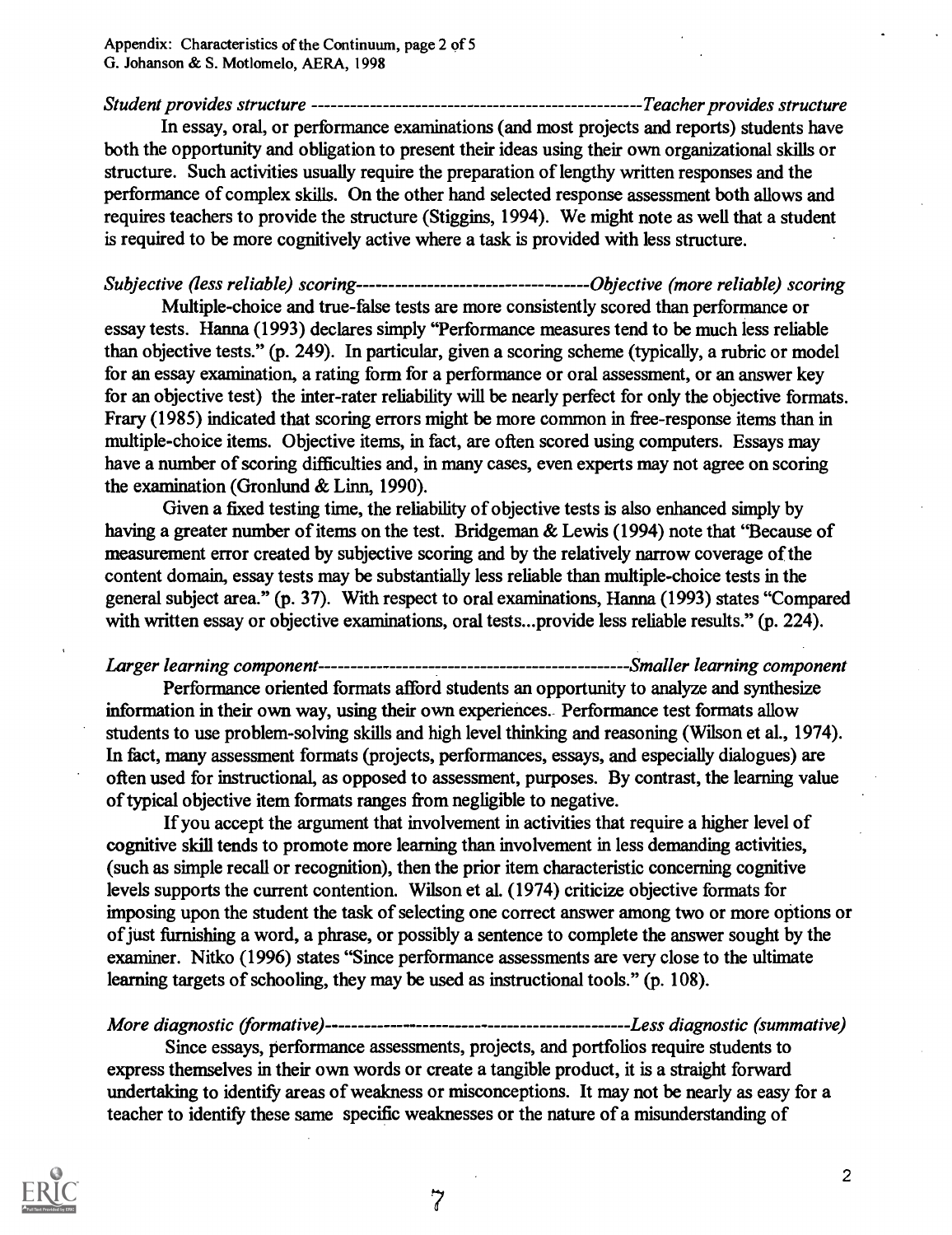students when the student has only selected a response from among those that the teacher has offered.

In discussing informal oral assessment techniques, Nitko (1996) says "These questions should encourage students to think about the material and to reveal their understandings, including misconceptions. This will help you guide your teaching". (p. 104).

Narrower content coverage Broader content coverage

Discussing multiple-choice and essay formats, Bridgeman & Lewis (1994) commented that "The two types of tests differ in their coverage of the content domain. Essay examinations usually require an in-depth understanding of a few content areas while multiple-choice examinations survey a broader range of topics." (p. 37). Green (1979) showed that an advantage of the multiple-choice format over the performance format is that multiple-choice allows a more efficient sampling of course content per unit time period (she also points out that the advantage may be offset by lowered reliability of multiple-choice due to guessing). Boodoo (1993) indicated that one reason for the popularity of the multiple-choice format is that it can assess a wide range of information in a time-efficient manner with acceptable reliability. Certainly, the greater depth of understanding tapped by essays, performance assessments, and oral examinations requires more time and (given a fixed amount of time) necessarily narrows or diminishes the content coverage possible using these item types.

Guessing less of a factor Guessing more of a factor Guessing is more of a factor in objective testing than it is with performance formats according to Frisbie & Becker (1990). Oosterhof (1994) and many others note that multiplechoice items are susceptible to guessing, but says the probability of answering many items correctly as a result of guessing alone is very small. Of course, it is more difficult to guess successfully on supply-type item formats.

Faking is more of a problem Faking is less of a problem

Faking, on the other hand, can be much more of a problem in essay and performance formats than it would be in objective tests particularly if faking is defined to include a social desirability response. That is, test takers may well be aware of the desires of examiners and be tempted to respond accordingly. Certainly, faking 'smart' on objective tests tends to occur infrequently! Hopkins & Antes (1989) support these contentions about both guessing and faking.

Cost (scoring) at the end Cost (construction) in the beginning

Bridgeman & Lewis (1994) state that "Essay examinations assess productive and organizational skills that cannot be measured with multiple-choice questions, but they require time-consuming and expensive scoring sessions that can be run only with trained experts in the subject area of the examination. On the other hand, multiple-choice tests are easy to score with machines." (p. 37). There are different opinions on the issue of whether it is easier to construct items with an essay format or an objective format; good essays may well take nearly the same time and effort to construct that good multiple-choice items take. Others would support the view that it takes more time to construct tests with objective formats than essay formats (e.g., Carey, 1994). In any event, essays are never quick and easy to score. Payne (1992) noted that "...the scoring of essay items and tests is among the most time-consuming and frustrating tasks associated with conscientious classroom measurement" (p. 178). While most would agree that it takes time and effort to construct good objective tests, it is also true that such tests can be scored by machines or quickly and accurately by anyone who has been provided with an answer key.



8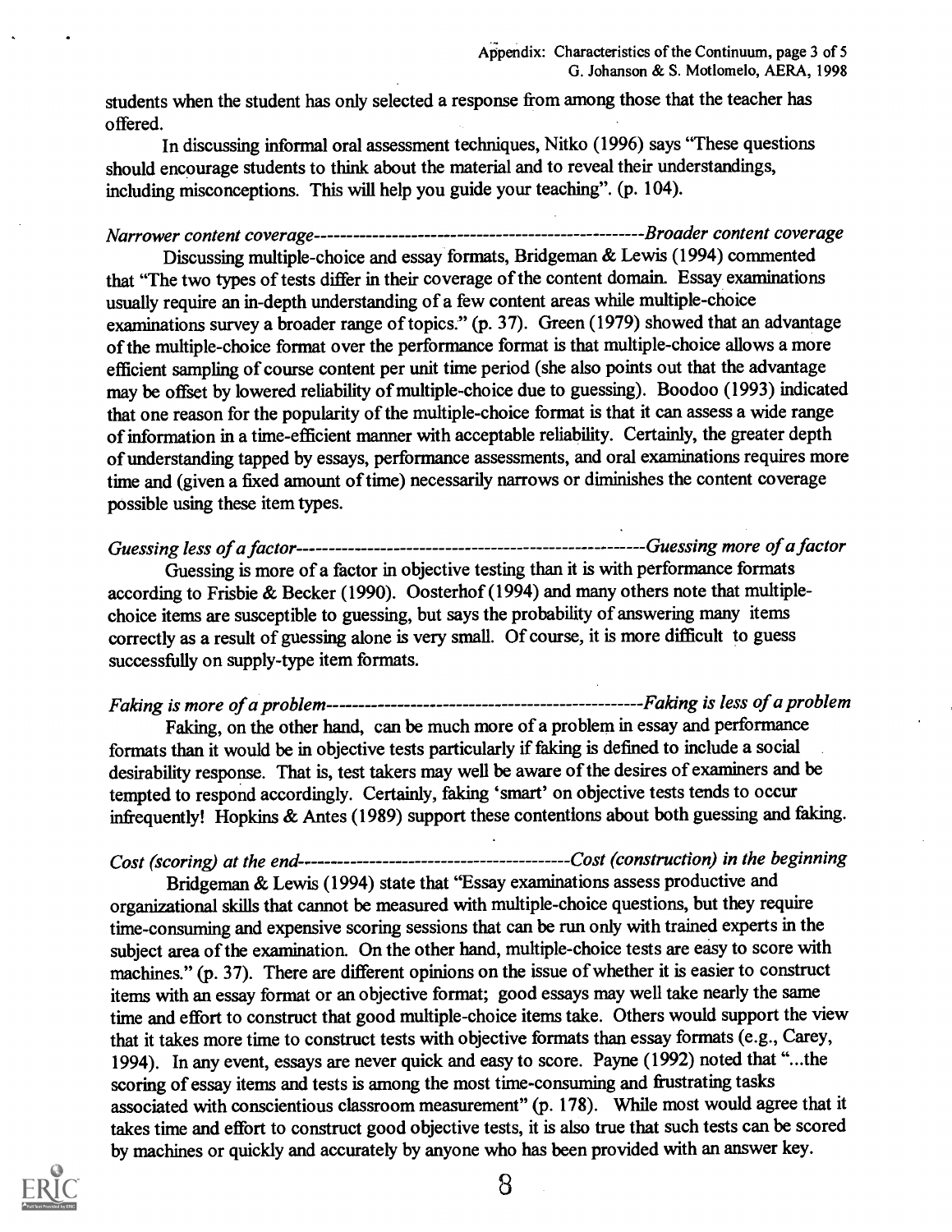Focus on the Process & Product Focus on the Product McDaniel (1994) has noted that "... analytic examination of artwork or essay provides insights about how well various components of the production process have been handled" (p. 183). The focus of essays and portfolios is on both process and product (Oosterhof, 1994;

Stiggins, 1994). Objective formats are often exclusively concerned with the product or outcome; it is difficult to 'show-your-work' on a multiple-choice examination. Performance assessments, in particular, attempt to provide more direct and realistic measures of skills and processes than objective tests. Paper-and-pencil testing often excludes access to the process; a teacher must observe a performance to have knowledge of the process.

Less instructional sensitivity More instructional sensitivity Instructional sensitivity is a measure of the extent to which students gain skills from instruction. Gronlund (1988) says that instructionally sensitive items will be "...answered correctly by a larger number of students after instruction than before instruction" (p. 109). He uses an index of sensitivity to instructional effects as part of an item analysis for criterionreferenced tests. Hanna (1993) claims that instructional sensitivity is greater for items at the lower end of the cognitive hierarchy and less for items that assess higher order thinking skills.

Discovery methods of learning are preferred-------------------------------Drill and practice are the rule

If students are to develop (or supply) their own responses and products based on their understandings as in essay examinations and performance assessments, then instruction must encourage and give practice in this creative thinking. Conversely, if there is a specific set of materials to be mastered (e.g., multiplication facts or spelling words), then a more reasonable approach would be to provide opportunities for this very structured learning.

Novel problems or applications on a test--------------------Strict alignment of teaching and testing Nitko (1996) states this quite clearly when he says "...you must use novel materials to assess higher-order thinking" (p. 177). However, if you want to convey factual information, for example, a list of spelling words, then you might first teach the correct spelling of the words and then test the student's ability to spell precisely those words on the list.

More cognitive learning theories More behavioral learning theories Shepard (1991, p. 9) found that: "...approximately half of all measurement specialists operate from implicit learning theories that encourage close alignment of tests with curriculum and judicious teaching of tested content." Her conclusion was that "These beliefs, associated with criterion-referenced testing, derive from behaviorist learning theory...". By way of contrast, certainly much of the movement towards performance assessment is being driven by the newer cognitive learning theories.

## Better suited for small-scale applications-------Suited for large-scale or small-scale applications

Performance oriented examinations have two major limitations which tend to discourage their use in large scale assessments. First, performance assessments are focused or small-samples of a much larger content domain. Second, they are neither easily nor inexpensively scored and tend to have low reliability. Objective tests have neither of these limitations and have been used successfully with both small and large groups for a number of years. Objective formats are commonly used in standard large-scale examinations such as the SAT and military entrance examinations (Stiggins, 1994; Linn & Gronlund, 1995).

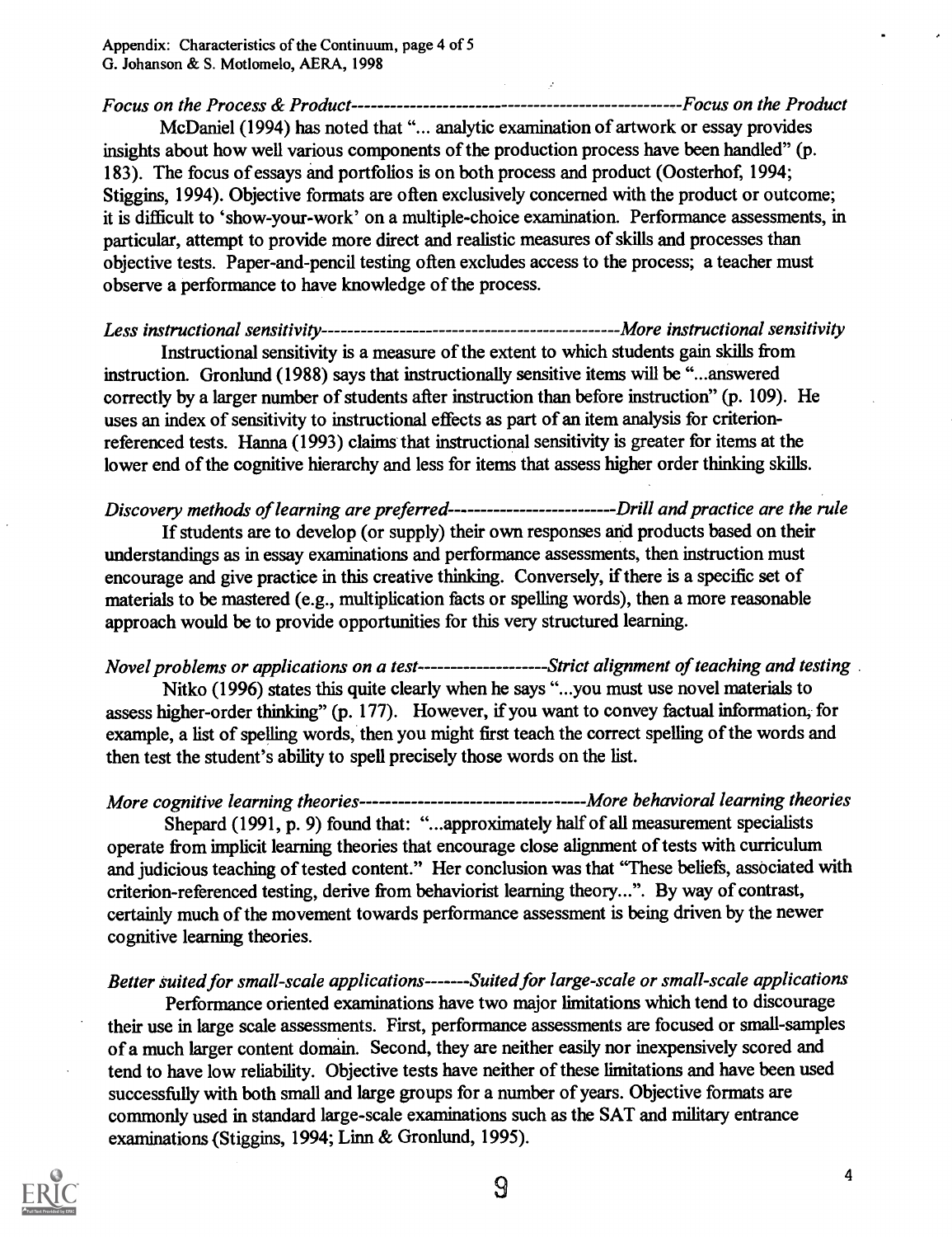#### References

Boodoo, G. M. (1993). Performance assessments or multiple choice. Educational Horizons, 72 (1), 50-56.

Bracey, G. W. (1993). Assessing the new assessments. Principal, 72(3), 34-36.

ż.

Bridgeman, B., & Lewis, C. (1994). The relationship of essay and multiple-choice scores with grades in college courses. Journal of Educational Measurement, 31(1), 37-50.

Carey, L. M. (1994). Measuring and evaluating school learning (2nd ed.). Boston, MA: Allyn and Bacon.

Downing, S. M., Baranowski, R. A., Grosso, L. J., & Norcini, J. J. (1995). Item type and cognitive ability measured: The validity evidence for multiple true-false items in medical specialty certification. Applied Measurement in Education, 8(2), 187-197.

Frary, R. B. (1985). Multiple-choice versus free response: A simulation study. Journal of Educational Measurement, 22(1), 21-31.

Frisbie, D. A., & Becker, D. F. (1990). An analysis of textbook advice about true-false tests. Applied Measurement in Education, 4(1), 67-83.

Green, K. (1979). Multiple choice and true-false: Reliability and validity compared. Journal of Experimental Education, 48(1), 42-44.

Gronlund, N. E. (1988). How to construct achievement tests (4th ed.). Englewood Cliffs, NJ: Prentice-Hall.

Gronlund, N. E., & Linn, R. L. (1990). Measurement and evaluation in teaching (6th ed.). New York: Macmillan.

Hanna, G. S. (1993). Better teaching through better measurement. Fort Worth, TX: Harcourt Brace Jovanovich.

Hopkins, C. D., & Antes, R. L. (1989). Classroom testing construction (2nd ed.). Itasca, IL: F. E. Peacock Publishers, Inc.

Kon, J .H., & Martin-Kniep, G. 0. (1992). Students' geographic knowledge and skills in different kinds of tests: Multiple-choice versus performance assessment. Social Education, 56 (2), 95-98.

Linn, R. L., & Gronlund, N. E. (1995). Measurement and assessment in teaching (7th ed.). Englewood Cliffs, NJ: Merrill.

McDaniel, E. (1994). Understanding educational measurement. Madison, WI: Brown and Benchmark.

Nitko, A. J. (1996). Educational assessment of students (2nd ed.). Englewood Cliffs, NJ: Merrill.

Oosterhof, A. (1994). Classroom applications of educational measurement (2nd ed.). New York, NY: Merrill.

Payne, D. A. (1992). Measuring and evaluating educational outcomes. New York: Merrill. Pollack, J. M. (1990). Some issues in free response testing (ERIC Document Reproduction Service No. ED 322 200).

Shepard, L. A. (1991). Psychometricians' beliefs about learning. Educational Researcher,  $20(6)$ , 2-16.

Stiggins, R. J. (1994). Student-centered classroom assessment. New York: Merrill. Wilson, J. A. R., Robeck, M. C., & Michael, W. B. (1974). Psychological foundation of learning and teaching. New York: McGraw-Hill.